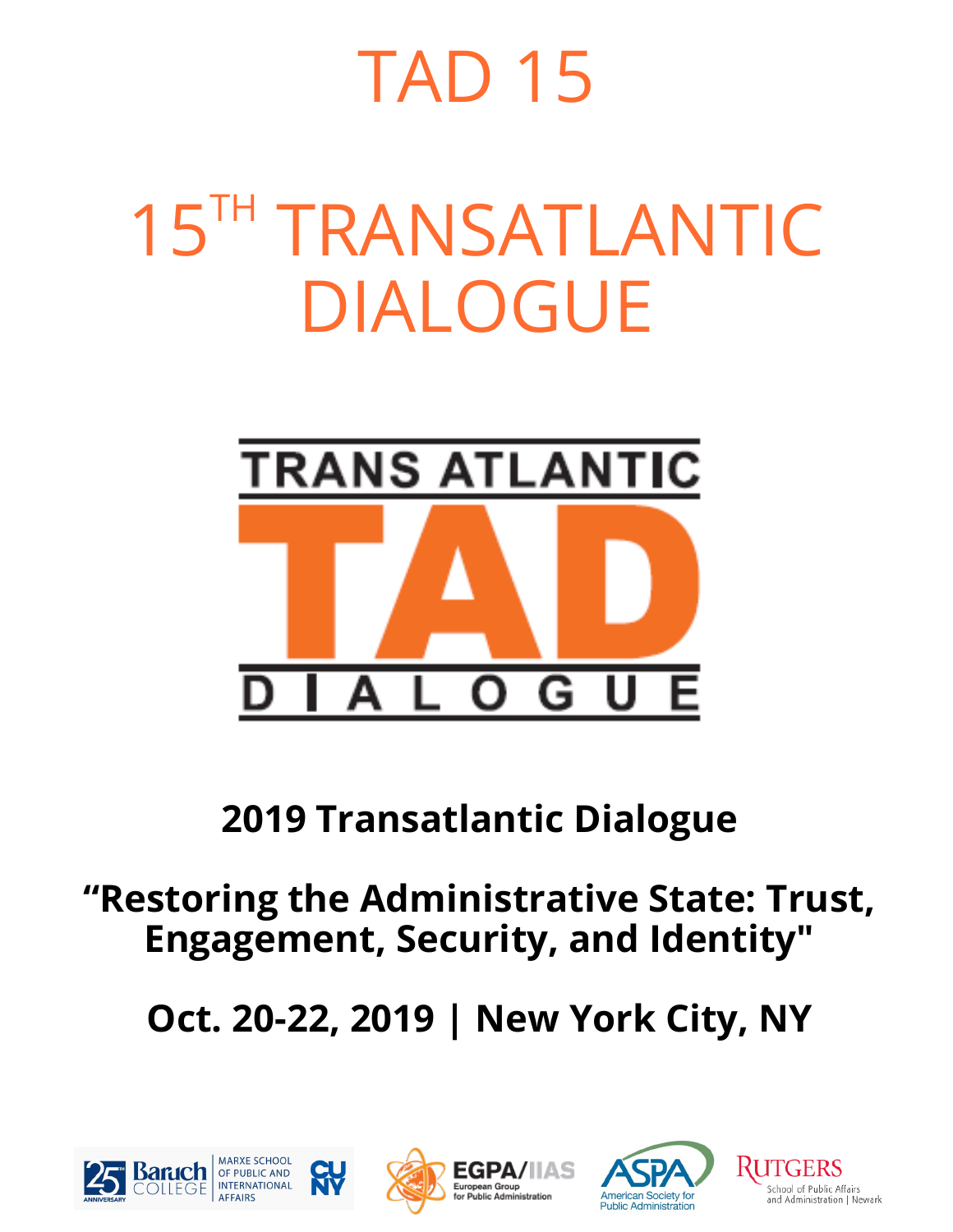# **TAD 15 – Call-for-Proposals**

TAD 15 brings together a diverse group of scholars who draw on different theoretical and methodological perspectives to share their latest research and discuss challenges confronting governance and society on both sides of the Atlantic. This conference will deepen the discussion between the many disciplines that constitute public administration and explore the commonalities as well as differences between Europe and North America.

The main theme of the TAD will be "Restoring the Administrative State: Trust, Engagement, Security, and Identity"

Under the conference theme, TAD 15 is organized into the following workshops:

#### **Workshop 1: Government Performance**

Citizens perceive that their governments have not done a good job of protecting their interests. The rise of global inequality, the failure to ensure that all people reap the benefits of international trade, rapid changes in the workforce that leave many unemployed or underemployed, all contribute to animosity toward government. In these and other ways, how has government "failed," and how can its performance be improved?

This workshop will address issues of government performance, both success and failure, to understand the need for and mechanisms of government improvement.

# **U.S. Co-Chairs:**

#### **Gregg Van Ryzin**

[vanryzin@rutgers.edu](mailto:vanryzin@rutgers.edu) School of Public Affairs and Administration, Rutgers University–Newark

## **Patria de Lancer Julnes**

[patria.delancerjulnes@baruch.cuny.edu](mailto:patria.delancerjulnes@baruch.cuny.edu) Marxe School of Public and Int'l Affairs, Baruch College, City University of New York

# **European Co-Chair:**

# **Salvador Parrado**

[sparrado@poli.uned.es](mailto:sparrado@poli.uned.es) Departamento de Sciencia Politica y Administracion, Madrid, SPAIN







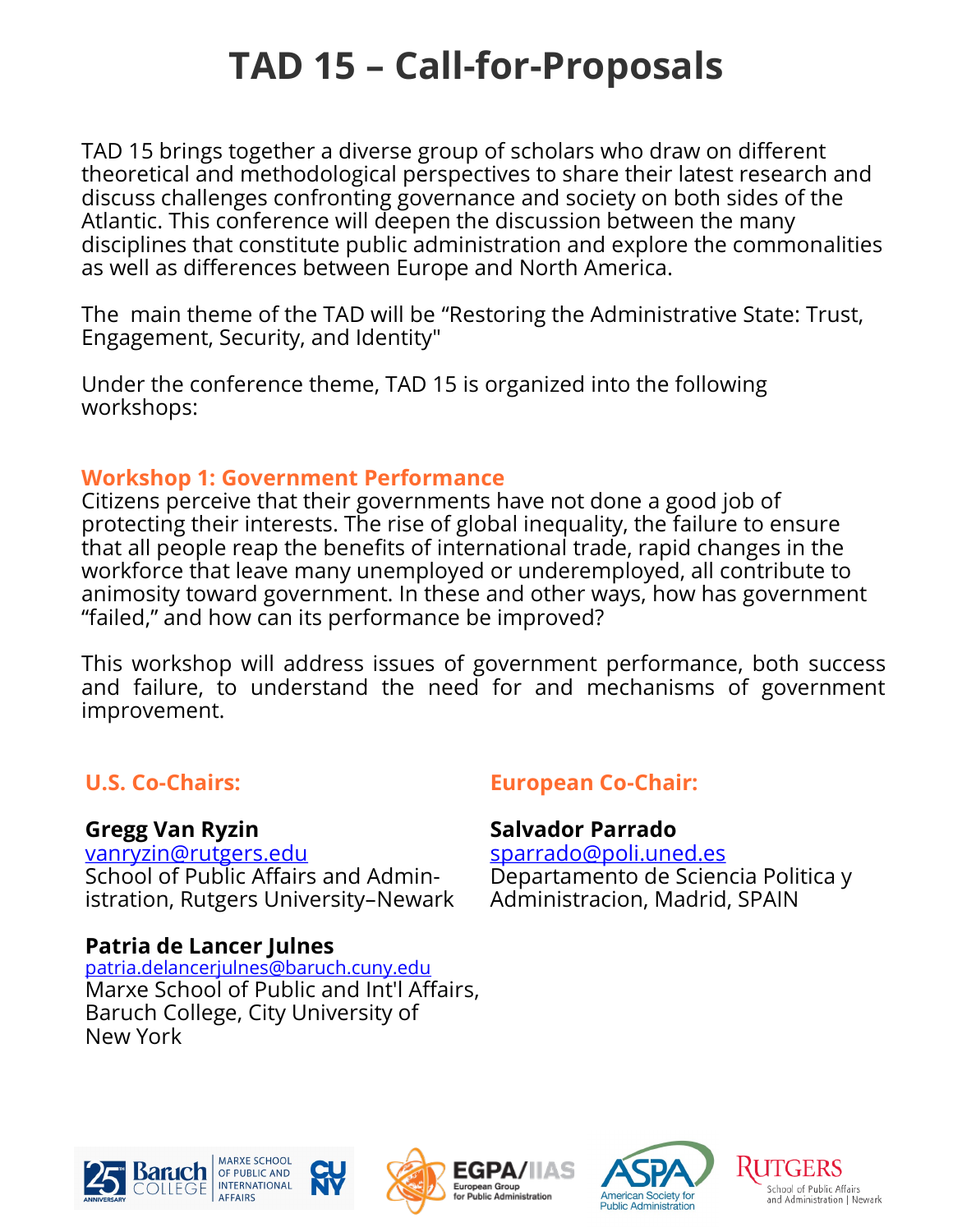#### **Workshop 2: Citizen Engagement**

However unfair the characterizations of often hard-working public servants, many people feel estranged from those making or implementing decisions on their behalf. How does government make residents feel more connected to decision-making? Are there particular and unique challenges for transnational institutions or nations participating in multilateral trade agreements?

This workshop will discuss how can government better engage and empower residents in making and implementing policy decisions.

#### **U.S. Co-Chair:**

#### **Victoria Alsina**

[victoria@thegovlab.org](mailto:victoria@thegovlab.org) Technology, Culture & Society, Tandon School of Engineering, New York University, USA

#### **European Co-Chairs:**

#### **Francesca Manes Rossi**

[manes@unina.it](mailto:manes@unina.it) University of Naples, Italy

#### **Isabel Brusca**

[ibrusca@unizar.es](mailto:ibrusca@unizar.es) University of Zaragoza, Spain

# **Workshop 3: Public Communication**

While the decline in public trust predates the modern media environment, the erosion of trust dropped sharply after the rise of 24-hour cable news. How can social media be used to shore up a sense of collective identity and purpose? Does government have the tools that it needs to communicate effectively within and across borders?

The papers in this workshop will focus on the use of information and media to better serve and communicate with society.

EGPA,

for Public Administration

# **U.S. Co-Chair:**

#### **Don Waisanen**

[don.waisanen@baruch.cuny.edu](mailto:don.waisanen@baruch.cuny.edu) Marxe School of Public and Int'l Affairs, Public Administration Department, Baruch College, City University of New York

## **European Co-Chairs:**

#### **Dacian Dragos**

[dragos@fspac.ro](mailto:dragos@fspac.ro) Babes Bolyai University, Romania

#### **Maria-Jose Canel**

[mjcanel@ucm.es](mailto:mjcanel@ucm.es) Universidad Complutense de Madrid, Spain







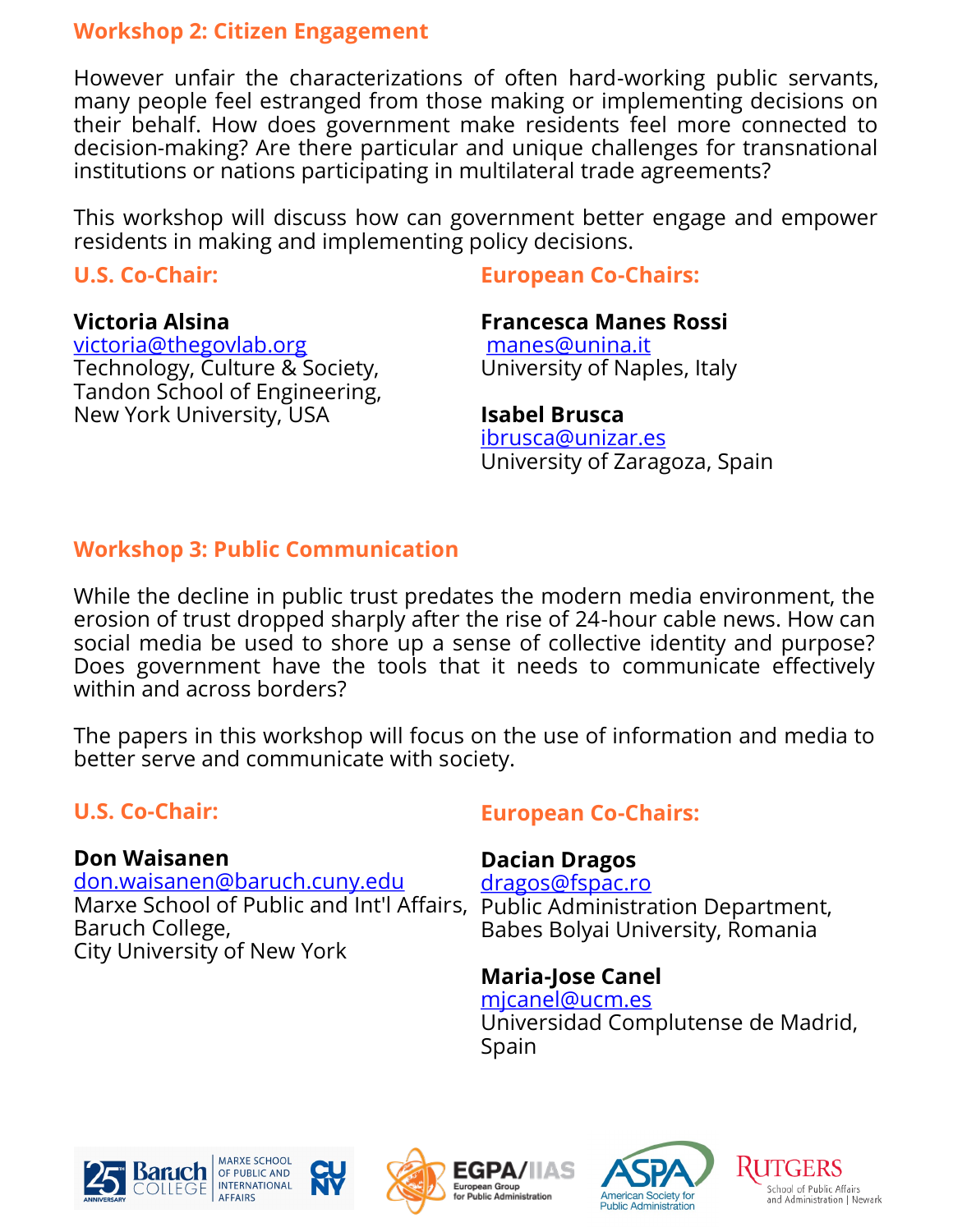#### **Workshop 4: Digital and Physical Security**

Social media have been used to sow national and regional disunion as cyberespionage campaigns have been waged on major public institutions. Are national commitments to free expression sustainable in the current digital environment? There are serious reasons for concern about the enforcement of physical security as well. Domestic or international, physical or digital, terrorism remains a threat throughout the globe.

This workshop will offer a discussion on the roles of various institutions in achieving a successful balance between transparency and security.

#### **U.S. Co-Chair:**

#### **European Co-Chair:**

#### **Adam Wandt**

awandt@jjay.cuny.edu John Jay College of Criminal Justice, City University of New York

#### **Eckhard Schroeter** [eckhard.schroeter@dhpol.de](mailto:eckhard.schroeter@dhpol.de) German University of the Police, Muenster, Germany

# **Workshop 5: Demographic Change**

Demographic shifts go well beyond new citizens and new residents: populations in many places are aging rapidly as well. Is the loss of trust in government driven to some extent by changing demographics?

The papers in this workshop will center around establishing an inclusive, multiethnic, multi-racial society in the  $21<sup>st</sup>$  century.

## **U.S. Co-Chairs:**

#### **Els de Graauw**

[els.degraauw@baruch.cuny.edu](mailto:els.degraauw@baruch.cuny.edu) Marxe School of Public and Int'l Affairs, Baruch College, City University of New York

## **European Co-Chairs:**

# **Jacob Torfing**

[jtor@ruc.dk](mailto:jtor@ruc.dk)

Department of Social Science and Business, Business, Roskilde School of Governance, Denmark

## **Eva Sorensen**

[eva@ruc.dk](mailto:eva@ruc.dk) Department of Social Science and Business, Business, Roskilde School of Governance, Denmark





EGPA/

for Public Administration